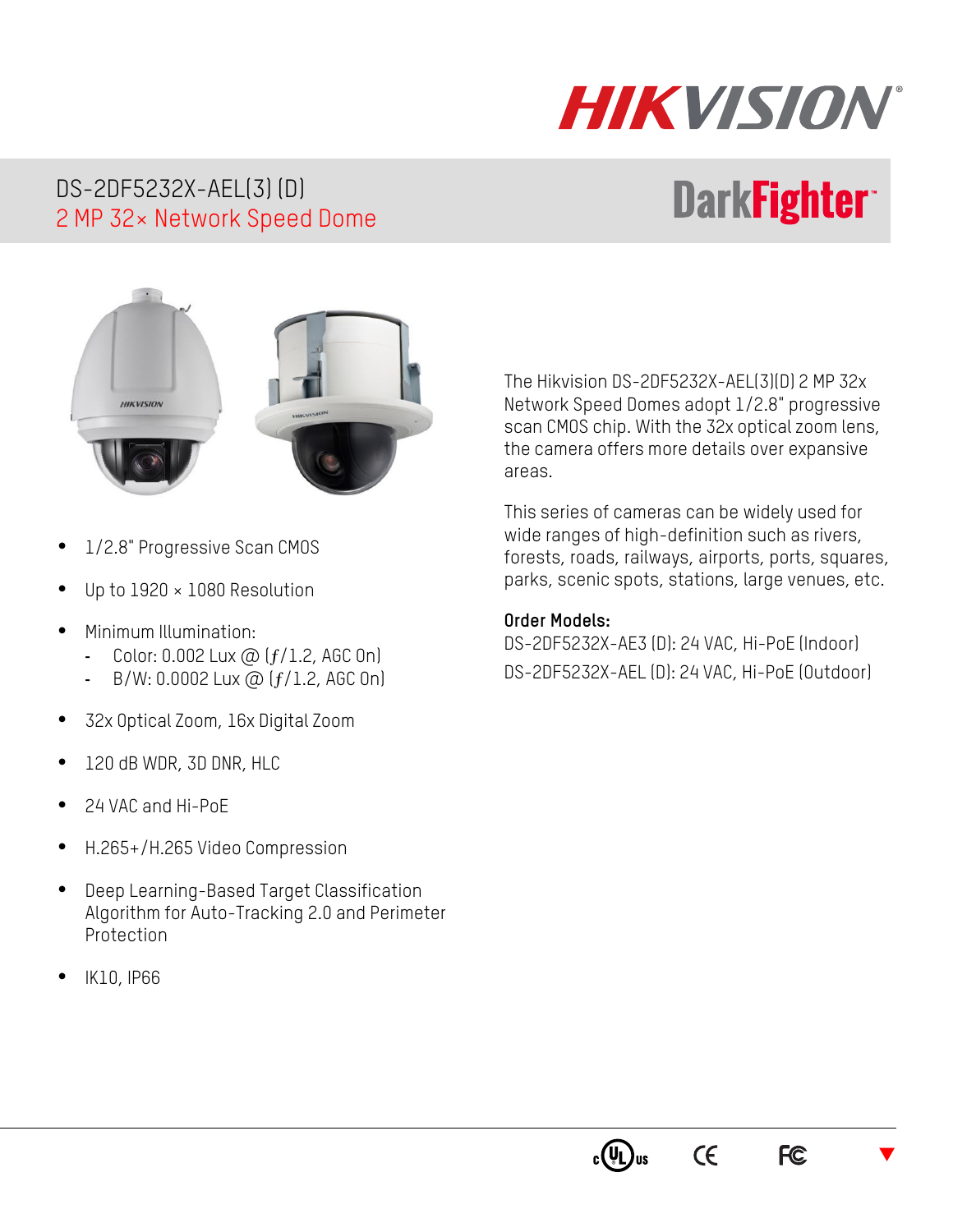### **Specifications**

|                                                      | DS-2DF5232X-AE3 (D)<br><b>DS-2DF5232X-AEL (D)</b>                                                                                                                                                                                 |
|------------------------------------------------------|-----------------------------------------------------------------------------------------------------------------------------------------------------------------------------------------------------------------------------------|
| Camera Module                                        |                                                                                                                                                                                                                                   |
|                                                      | Image Sensor 1/2.8" progressive scan CMOS<br>Minimum Illumination Color: 0.002 lux $\textcircled{a}$ ( $f/1.2$ , AGC on) B/W: 0.0002 lux $\textcircled{a}$ ( $f/1.2$ , AGC on)                                                    |
|                                                      | Shutter Speed 1/1 s to 1/30,000 s                                                                                                                                                                                                 |
|                                                      | White Balance Auto/manual/ATW (auto-tracking white balance)/indoor/outdoor/fluorescent lamp/sodium lamp<br>AGC Auto/manual                                                                                                        |
|                                                      | Day/Night IR cut filter                                                                                                                                                                                                           |
| Digital Zoom 16x                                     |                                                                                                                                                                                                                                   |
|                                                      | Privacy Mask 24 programmable polygon privacy masks<br>Focus Mode Auto/semi-automatic/manual                                                                                                                                       |
| 3D DNR Yes                                           |                                                                                                                                                                                                                                   |
|                                                      | BLC Yes<br>HLC Yes                                                                                                                                                                                                                |
|                                                      | <b>WDR 120 dB</b>                                                                                                                                                                                                                 |
| Defog Yes                                            |                                                                                                                                                                                                                                   |
| Regional Exposure Yes                                | EIS Yes                                                                                                                                                                                                                           |
| Regional Focus Yes                                   |                                                                                                                                                                                                                                   |
| Lens                                                 | Focal Length 4.8 mm to 153 mm, 32x optical                                                                                                                                                                                        |
|                                                      | Zoom Speed Approximately 5.6 s (optical lens, wide-tele)                                                                                                                                                                          |
| Field of View                                        | Horizontal field of view: 58.4° to 2.14° (wide-tele)                                                                                                                                                                              |
|                                                      | Vertical field of view: 33.8° to 1.2° (wide-tele), diagonal field of view: 65.6° to 2.46° (wide-tele)<br>Working Distance 10 mm to 1500 mm (wide-tele)                                                                            |
| Aperture Range $f/1.2$ to $f/4.4$                    |                                                                                                                                                                                                                                   |
| PT <sub>7</sub><br>Movement Range (Pan) 360° endless |                                                                                                                                                                                                                                   |
|                                                      | Pan Speed Configurable, from 0.1°/s to 300°/s, Preset Speed: 540°/s                                                                                                                                                               |
| Movement Range (Tilt) From -5° to 90°                |                                                                                                                                                                                                                                   |
| Proportional Zoom Yes                                | Tilt Speed Configurable, from 0.1°/s to 240°/s, Preset Speed: 400°/s                                                                                                                                                              |
| Presets 300                                          |                                                                                                                                                                                                                                   |
|                                                      | Patrol Scan 8 patrols, up to 32 presets for each patrol<br>Pattern Scan 4 pattern scans, record time over 10 minutes for each scan                                                                                                |
| Power-Off Memory Yes                                 |                                                                                                                                                                                                                                   |
| 3D Positioning Yes                                   | Park Action Preset/Pattern Scan/Patrol Scan/Auto Scan/Tilt Scan/Random Scan/Frame Scan/Panorama Scan                                                                                                                              |
| PTZ Status Display Yes                               |                                                                                                                                                                                                                                   |
| Preset Freezing Yes                                  |                                                                                                                                                                                                                                   |
| Scheduled Task                                       | Preset/Pattern Scan/Patrol Scan/Auto Scan/Tilt Scan/Random Scan/Frame Scan/Panorama Scan/Dome Reboot/Dome Adjust/Aux<br>Output                                                                                                    |
| <b>Smart Features</b>                                |                                                                                                                                                                                                                                   |
| Perimeter Protection                                 | Intrusion, line crossing, region entrance, region exiting, supports alarm triggering by specified target types (human and vehicle),<br>filtering out mistaken alarm caused by target types such as leaf, light, animal, flag, etc |
|                                                      | Event Detection Unattended Baggage Detection, Object Removal Detection, Face Detection, Audio Exception Detection                                                                                                                 |
|                                                      | Smart Tracking Manual tracking, auto tracking (support tracking specified target types such as human and vehicle), event tracking<br>Smart Record ANR (Automatic Network Replenishment), Dual-VCA                                 |
|                                                      | ROI Eight fixed regions for each stream                                                                                                                                                                                           |
| <b>Network</b><br>Maximum Resolution 1920 × 1080     |                                                                                                                                                                                                                                   |
|                                                      | Main Stream 60 Hz: 30 fps (1920 × 1080, 1280 × 960, 1280 × 720), 60 fps (1920 × 1080, 1280 × 960, 1280 × 720)                                                                                                                     |
|                                                      | Sub-Stream 60 Hz: 30 fps (704 x 480, 640 x 480, 352 x 240)                                                                                                                                                                        |
|                                                      | Third Stream 60 Hz: 30 fps (1920 × 1080, 1280 × 960, 1280 × 720, 704 × 480, 640 × 480, 352 × 240)<br>SVC Yes                                                                                                                      |
|                                                      | Main Stream: H.265+/H.265/H.264+/H.264                                                                                                                                                                                            |
| Video Compression                                    | Sub-Stream: H.265/H.264/MJPEG<br>Third Stream: H.265/H.264/MJPEG                                                                                                                                                                  |
|                                                      | H.264 with Baseline/Main/High Profile                                                                                                                                                                                             |
| Audio Compression                                    | 6.711alaw/6.711ulaw/6.722.1/6.726/MP2L2/PCM<br>IPv4/IPv6, HTTP, HTTPS, 802.1x, QoS, FTP, SMTP, UPnP, SNMP, DNS, DDNS, NTP, RTSP, RTCP, RTP, TCP/IP, DHCP, PPPoE, UDP, IGMP, ICMP,                                                 |
| Protocols                                            | Bonjour                                                                                                                                                                                                                           |
| Simultaneous Live View                               | Up to 20 channels                                                                                                                                                                                                                 |
| User/Host                                            | Up to 32 users, 3 levels: Administrator, Operator, and User<br>User authentication (ID and PW), Host authentication (MAC address); HTTPS encryption; IEEE 802.1x port-based network access                                        |
| <b>Security Measures</b>                             | control; IP address filtering                                                                                                                                                                                                     |
| System Integration<br>Alarm Interface                | 7-ch alarm input/2-ch alarm output                                                                                                                                                                                                |
| Audio Interface                                      | 1-ch audio input, 2 to 2.4 V[p-p], 1K 0 ±10%, 1-ch audio output, line level, impedance: 600 0                                                                                                                                     |
| Alarm Linkage                                        | Alarm actions such as Preset, Patrol Scan, Pattern Scan, Memory Card Video Record, Trigger Recording, Notify Surveillance Center,<br>Upload to FTP/Memory Card/NAS, Send Email, etc.                                              |
|                                                      | Network Interface 1 RJ-45 10 M/100 M Ethernet Interface; Hi-PoE                                                                                                                                                                   |
|                                                      | BNC 1.0V [p-p]/75 0, NTSC composite<br>RS-485 HIKVISION, Pelco-P, Pelco-D, self-adaptive                                                                                                                                          |
|                                                      | Storage Built-in memory card slot, support microSD/SDHC/SDXC, up to 256 GB; NAS (NFS, SMB/CIFS), ANR                                                                                                                              |
|                                                      | API Open-ended, supports ONVIF, and CGI, supports HIKVISION SDK and third-party management platform                                                                                                                               |
|                                                      | Client iVMS-4200, iVMS-4500, iVMS-5200, Hik-Connect<br>Web Browser IE 8 to 11, Chrome 31.0 to 44, Firefox 30.0 to 51                                                                                                              |
|                                                      |                                                                                                                                                                                                                                   |

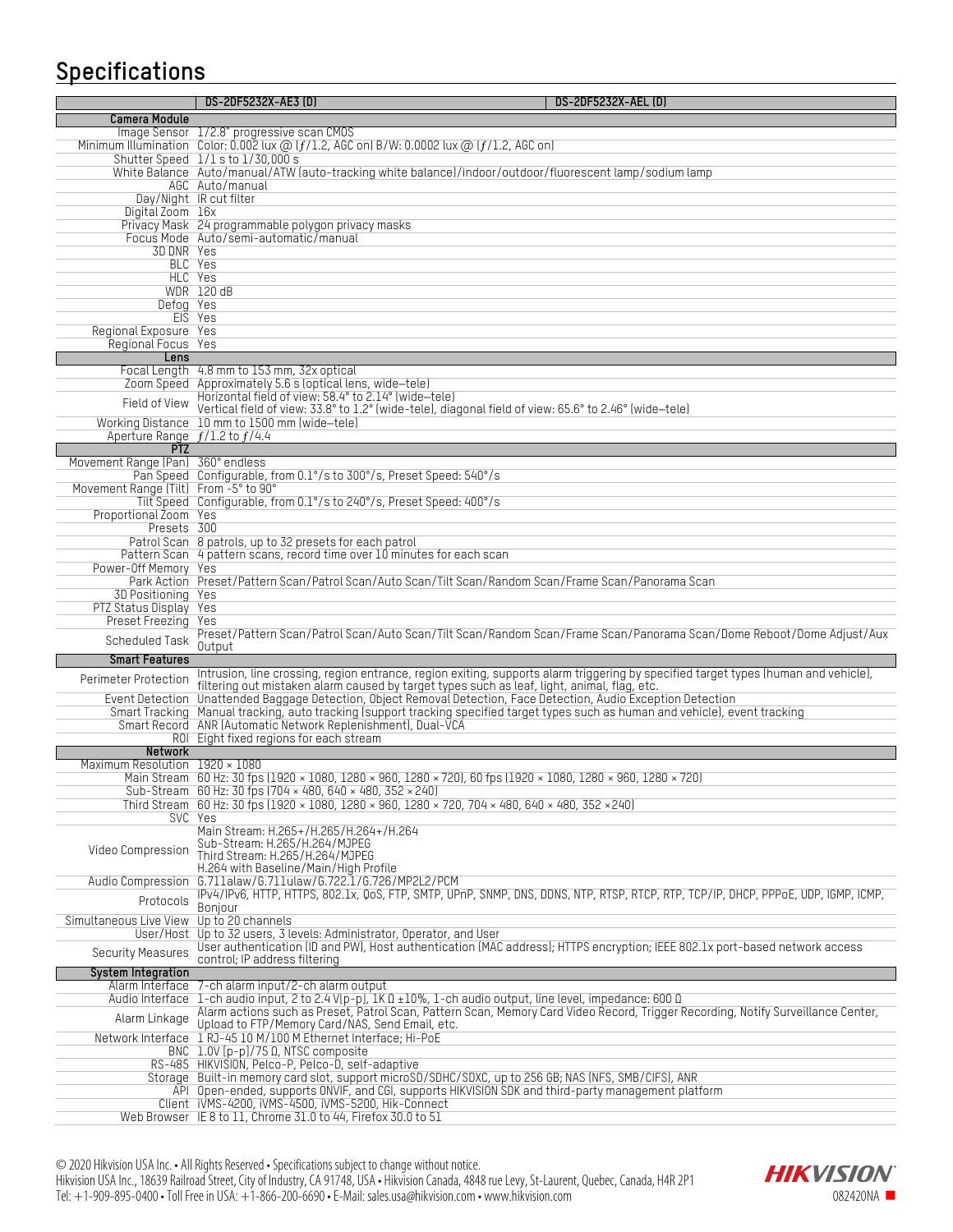#### **Specifications** (continued)

|                     | DS-2DF5232X-AE3 (D)                                                                                   | DS-2DF5232X-AEL (D)                                                                                                   |  |
|---------------------|-------------------------------------------------------------------------------------------------------|-----------------------------------------------------------------------------------------------------------------------|--|
| General             |                                                                                                       |                                                                                                                       |  |
| Installation Indoor |                                                                                                       | Outdoor                                                                                                               |  |
|                     | Power 24 VAC (maximum 25 W), Hi-PoE (maximum 25 W)                                                    | 24 VAC (maximum 60 W, including maximum 40 W for heater),<br>Hi-PoE (maximum 50 W, including maximum 20 W for heater) |  |
|                     | Working Temperature -10° to 50° C (14° to 122° F)                                                     | -40° to 70° C (-40° to 158° F)                                                                                        |  |
|                     | Working Humidity ≤90% non-condensing                                                                  |                                                                                                                       |  |
|                     | Protection Level IK10, 6000V lightning protection, surge protection, and voltage transient protection |                                                                                                                       |  |
| Weatherproof ---    |                                                                                                       | IP66 standard                                                                                                         |  |
|                     | Dimensions $0245.1$ mm $\times$ 239 mm $09.65$ " $\times$ 9.41"                                       | $0220$ mm × 302 mm $08.66"$ × 11.89")                                                                                 |  |
|                     | Weight Approximately 3.4 kg (7.50 lb)                                                                 | Approximately 4 kg (8.82 lb)                                                                                          |  |

#### **DORI**

The DORI (detect, observe, recognize, identify) distance gives the general idea of the camera's ability to distinguish persons or objects within its field of view.

It is calculated based on the camera sensor specification and the criteria given by EN 62676-4: 2015.

| <b>DORI</b>         | Detect                           | <b>Observe</b>      | Recognize                 | Identify                     |
|---------------------|----------------------------------|---------------------|---------------------------|------------------------------|
| Definition          | 25px/m                           | $63\,\mathrm{px/m}$ | $125\,\mathrm{px/m}$      | $250\,\mathrm{px/m}$         |
| Distance (<br>Telel | $2046.9$ m $(6715.5 \text{ ft})$ | 812.3 m (2664.9 ft) | $1-f+$<br>409.4 m (1343.1 | $204.7 \text{ m}$ (671.6 ft) |

#### **Dimensions**

DS-2DF5232X-AEL(D) Outdoor Speed Dome





DS-2DF5232X-AE3(D) Indoor Speed Dome





Unit: mm

© 2020 Hikvision USA Inc. • All Rights Reserved • Specifications subject to change without notice. Hikvision USA Inc., 18639 Railroad Street, City of Industry, CA 91748, USA • Hikvision Canada, 4848 rue Levy, St-Laurent, Quebec, Canada, H4R 2P1 Tel: +1-909-895-0400 • Toll Free in USA: +1-866-200-6690 • E-Mail: sales.usa@hikvision.com • www.hikvision.com • www.hikvision.com • www.hikvision.com • www.hikvision.com • www.hikvision.com • www.hikvision.com • www.hikv